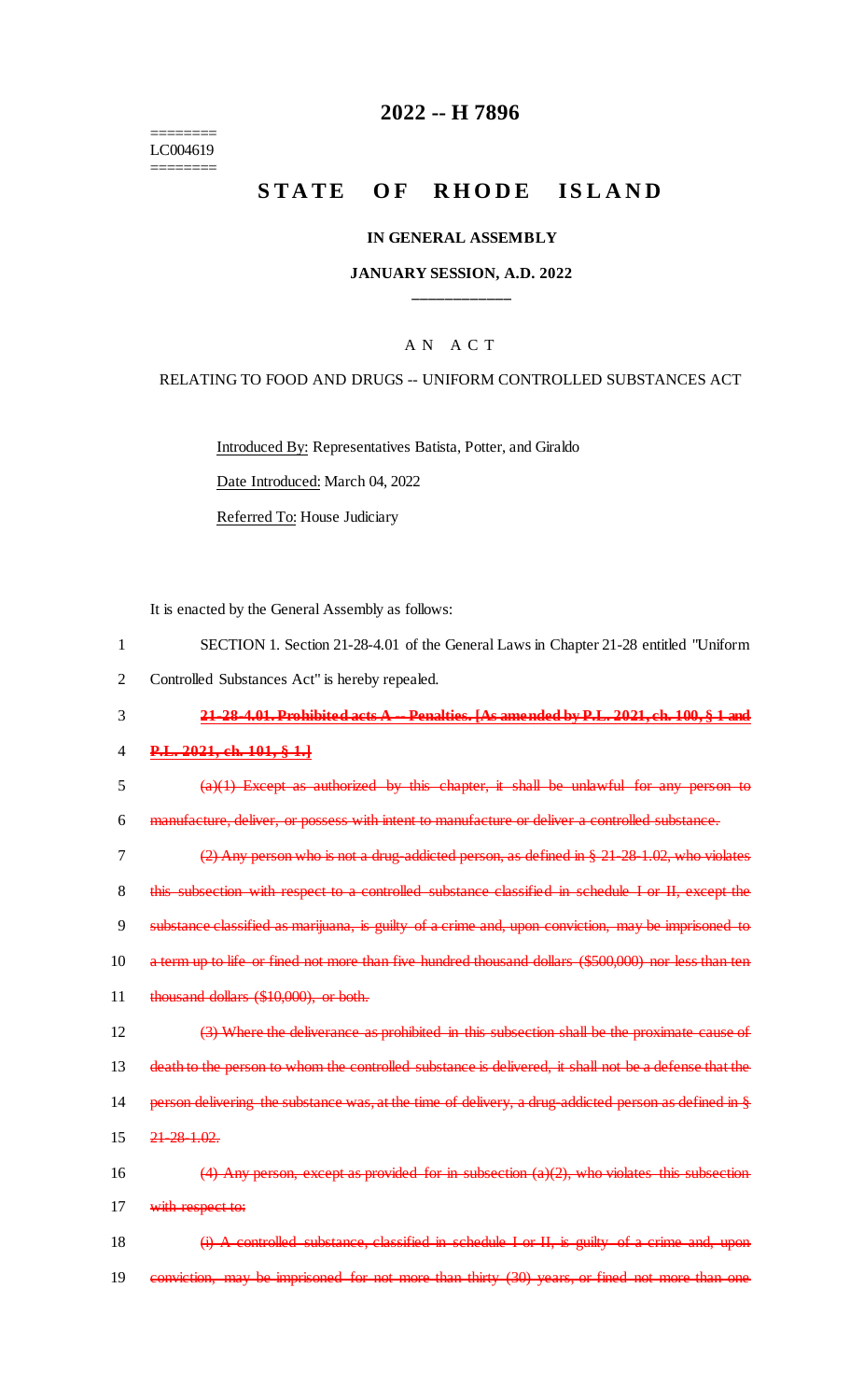- 1 hundred thousand dollars (\$100,000) nor less than three thousand dollars (\$3,000), or both;
- 2 (ii) A controlled substance, classified in schedule III or IV, is guilty of a crime and, upon 3 conviction, may be imprisoned for not more than twenty (20) years, or fined not more than forty 4 thousand dollars (\$40,000), or both; provided, with respect to a controlled substance classified in 5 schedule III(d), upon conviction may be imprisoned for not more than five (5) years, or fined not 6 more than twenty thousand dollars (\$20,000), or both.
- 
- 7 (iii) A controlled substance, classified in schedule V, is guilty of a crime and, upon 8 conviction, may be imprisoned for not more than one year, or fined not more than ten thousand
- 9 dollars (\$10,000), or both.
- 10 (b)(1) Except as authorized by this chapter, it is unlawful for any person to create, deliver, 11 or possess with intent to deliver, a counterfeit substance.
- 12 (2) Any person who violates this subsection with respect to:
- 13 (i) A counterfeit substance, classified in schedule I or II, is guilty of a crime and, upon 14 conviction, may be imprisoned for not more than thirty (30) years, or fined not more than one 15 hundred thousand dollars (\$100,000), or both;
- 16 **(ii) A counterfeit substance, classified in schedule III or IV, is guilty of a crime and, upon** 17 conviction, may be imprisoned for not more than twenty (20) years, or fined not more than forty 18 thousand dollars (\$40,000), or both; provided, with respect to a controlled substance classified in 19 schedule III(d), upon conviction may be imprisoned for not more than five (5) years, or fined not 20 more than twenty thousand dollars (\$20,000), or both.
- 21 (iii) A counterfeit substance, classified in schedule V, is guilty of a crime and, upon 22 conviction, may be imprisoned for not more than one year, or fined not more than ten thousand 23 dollars (\$10,000), or both.
- 24 (c)(1) It shall be unlawful for any person knowingly or intentionally to possess a controlled 25 substance, unless the substance was obtained directly from, or pursuant to, a valid prescription or 26 order of a practitioner while acting in the course of his or her professional practice, or except as 27 otherwise authorized by this chapter.
- 28  $(2)$  Any person who violates this subsection with respect to:
- 29 (i) A controlled substance classified in schedules I, II and III, IV, and V, except 30 buprenorphine and the substance classified as marijuana, is guilty of a crime and, upon conviction,  $31$  may be imprisoned for not more than three  $(3)$  years, or fined not less than five hundred dollars 32 (\$500) nor more than five thousand dollars (\$5,000), or both;
- 33 (ii) More than one ounce (1 oz.) of a controlled substance classified in schedule I as 34 marijuana is guilty of a misdemeanor, except for those persons subject to (a)(1), and, upon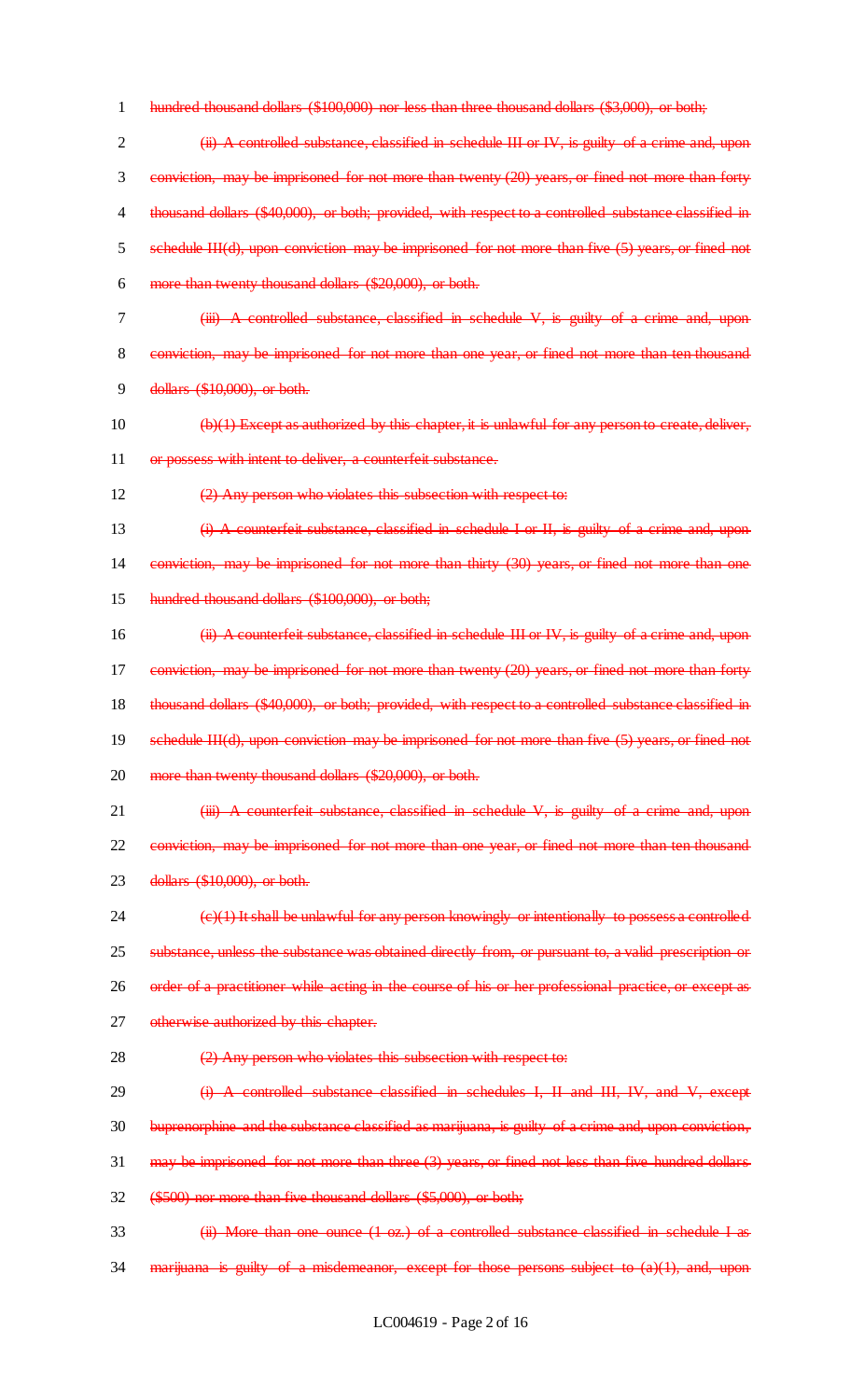1 conviction, may be imprisoned for not more than one year, or fined not less than two hundred 2 dollars (\$200) nor more than five hundred dollars (\$500), or both.

3 (iii) Notwithstanding any public, special, or general law to the contrary, the possession of 4 one ounce (1 oz.) or less of marijuana by a person who is eighteen (18) years of age or older, and 5 who is not exempted from penalties pursuant to chapter 28.6 of this title, shall constitute a civil 6 offense, rendering the offender liable to a civil penalty in the amount of one hundred fifty dollars 7 (\$150) and forfeiture of the marijuana, but not to any other form of criminal or civil punishment or 8 disqualification. Notwithstanding any public, special, or general law to the contrary, this civil 9 penalty of one hundred fifty dollars (\$150) and forfeiture of the marijuana shall apply if the offense 10 is the first (1st) or second (2nd) violation within the previous eighteen (18) months.

11 (iv) Notwithstanding any public, special, or general law to the contrary, possession of one 12 ounce (1 oz.) or less of marijuana by a person who is seventeen (17) years of age or older and under 13 the age of eighteen (18) years, and who is not exempted from penalties pursuant to chapter 28.6 of 14 this title, shall constitute a civil offense, rendering the offender liable to a civil penalty in the amount 15 of one hundred fifty dollars (\$150) and forfeiture of the marijuana; provided the minor offender 16 completes an approved, drug-awareness program and community service as determined by the 17 court. If the person seventeen (17) years of age or older and under the age of eighteen (18) years 18 fails to complete an approved, drug-awareness program and community service within one year of 19 the disposition, the penalty shall be a three hundred dollar (\$300) civil fine and forfeiture of the 20 marijuana, except that if no drug-awareness program or community service is available, the penalty 21 shall be a fine of one hundred fifty dollars (\$150) and forfeiture of the marijuana. The parents or 22 legal guardian of any offender seventeen (17) years of age or older and under the age of eighteen 23 (18) shall be notified of the offense and the availability of a drug-awareness and community-service 24 program. The drug-awareness program must be approved by the court, but shall, at a minimum, 25 provide four (4) hours of instruction or group discussion and ten (10) hours of community service. 26 Notwithstanding any other public, special, or general law to the contrary, this civil penalty shall 27 apply if the offense is the first or second violation within the previous eighteen (18) months.

28 (v) Notwithstanding any public, special, or general law to the contrary, a person not 29 exempted from penalties pursuant to chapter 28.6 of this title found in possession of one ounce (1 30 oz.) or less of marijuana is guilty of a misdemeanor and, upon conviction, may be imprisoned for 31 not more than thirty (30) days, or fined not less than two hundred dollars (\$200) nor more than five 32 hundred dollars (\$500), or both, if that person has been previously adjudicated on a violation for 33 possession of less than one ounce  $(1 \text{ oz.})$  of marijuana under  $(c)(2)(iii)$  or  $(c)(2)(iv)$  two  $(2)$  times 34 in the eighteen (18) months prior to the third (3rd) offense.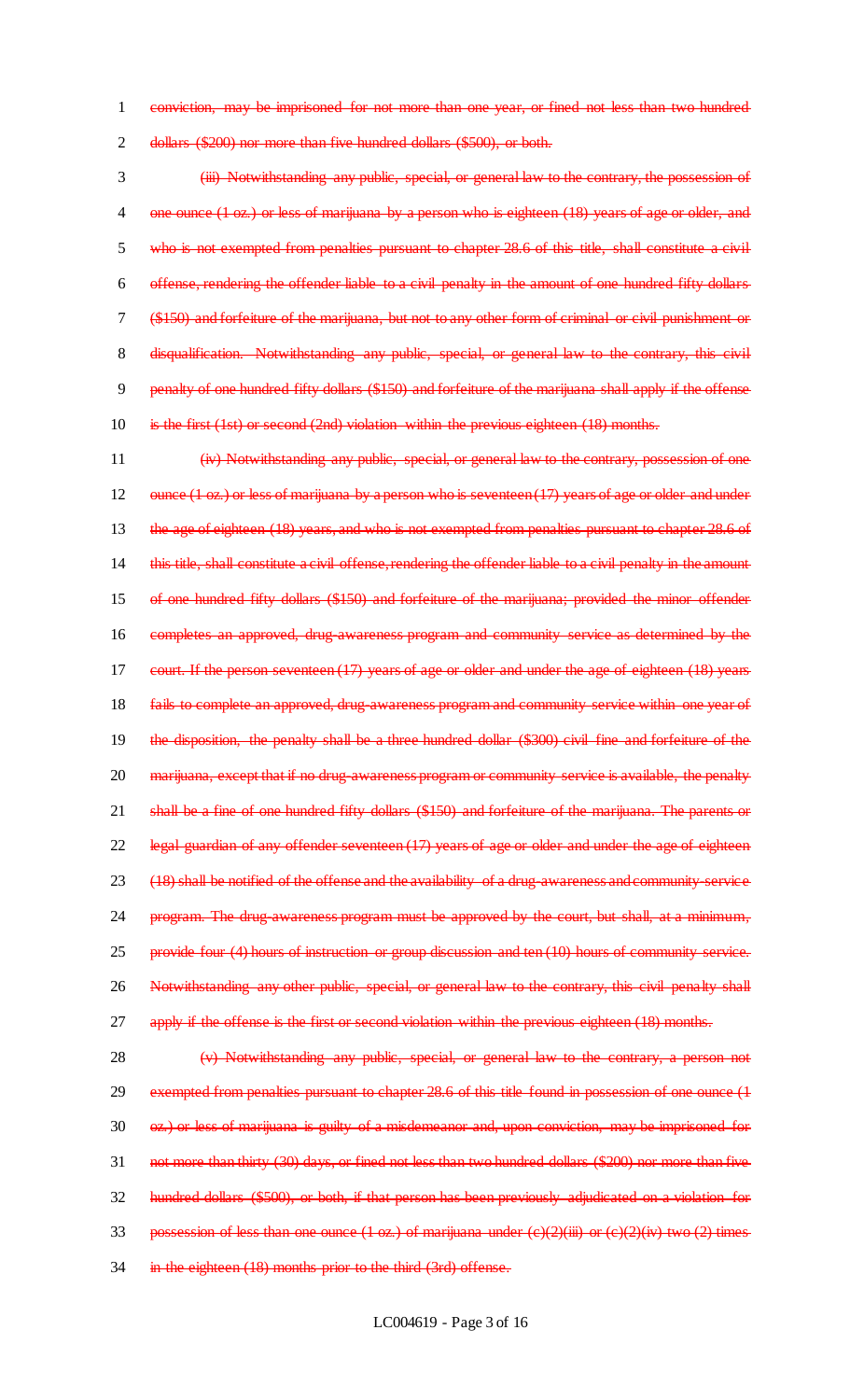1  $(v<sub>i</sub>)$  Any unpaid civil fine issued under (c)(2)(iii) or (c)(2)(iv) shall double to three hundred 2 dollars (\$300) if not paid within thirty (30) days of the disposition. The civil fine shall double again 3 to six hundred dollars (\$600) if it has not been paid within ninety (90) days.

4 (vii) No person may be arrested for a violation of  $(c)(2)(iii)$  or  $(c)(2)(iv)$  of this subsection except as provided in this subparagraph. Any person in possession of an identification card, license, or other form of identification issued by the state or any state, city, or town, or any college or university, who fails to produce the same upon request of a police officer who informs the person 8 that he or she has been found in possession of what appears to the officer to be one ounce (1 oz.) or less of marijuana, or any person without any such forms of identification who fails or refuses to 10 truthfully provide his or her name, address, and date of birth to a police officer who has informed such person that the officer intends to provide such individual with a citation for possession of one

12 ounce (1 oz.) or less of marijuana, may be arrested.

- 13 (viii) No violation of  $(c)(2)(iii)$  or  $(c)(2)(iv)$  of this subsection shall be considered a 14 violation of parole or probation.
- 15 (ix) Any records collected by any state agency, tribunal, or the family court that include 16 personally identifiable information about violations of  $(e)(2)(iii)$  or  $(e)(2)(iv)$  shall not be open to 17 **bublic inspection in accordance with § 8-8.2-21.**

18 (3) Jurisdiction. Any and all violations of  $(c)(2)(iii)$  and  $(c)(2)(iv)$  shall be the exclusive 19 jurisdiction of the Rhode Island traffic tribunal. All money associated with the civil fine issued 20 under  $(e)(2)(iii)$  or  $(e)(2)(iv)$  shall be payable to the Rhode Island traffic tribunal. Fifty percent 21 (50%) of all fines collected by the Rhode Island traffic tribunal from civil penalties issued pursuant 22 to  $(e)(2)(iii)$  or  $(e)(2)(iv)$  shall be expended on drug-awareness and treatment programs for youth. 23 (4) Additionally, every person convicted or who pleads nolo contendere under  $(e)(2)(i)$  or 24 convicted or who pleads nolo contendere a second or subsequent time under  $(e)(2)(ii)$ , who is not 25 sentenced to a term of imprisonment to serve for the offense, shall be required to:

26 (i) Perform up to one hundred (100) hours of community service;

27 **(ii)** Attend and complete a drug-counseling and education program, as prescribed, by the 28 director of the department of behavioral healthcare, developmental disabilities and hospitals and 29 pay the sum of four hundred dollars (\$400) to help defray the costs of this program which shall be 30 deposited as general revenues. Failure to attend may result, after hearing by the court, in jail

31 sentence up to one year;

- 32 **(iii)** The court shall not suspend any part or all of the imposition of the fee required by this 33 subsection, unless the court finds an inability to pay;
- 34 (iv) If the offense involves the use of any automobile to transport the substance or the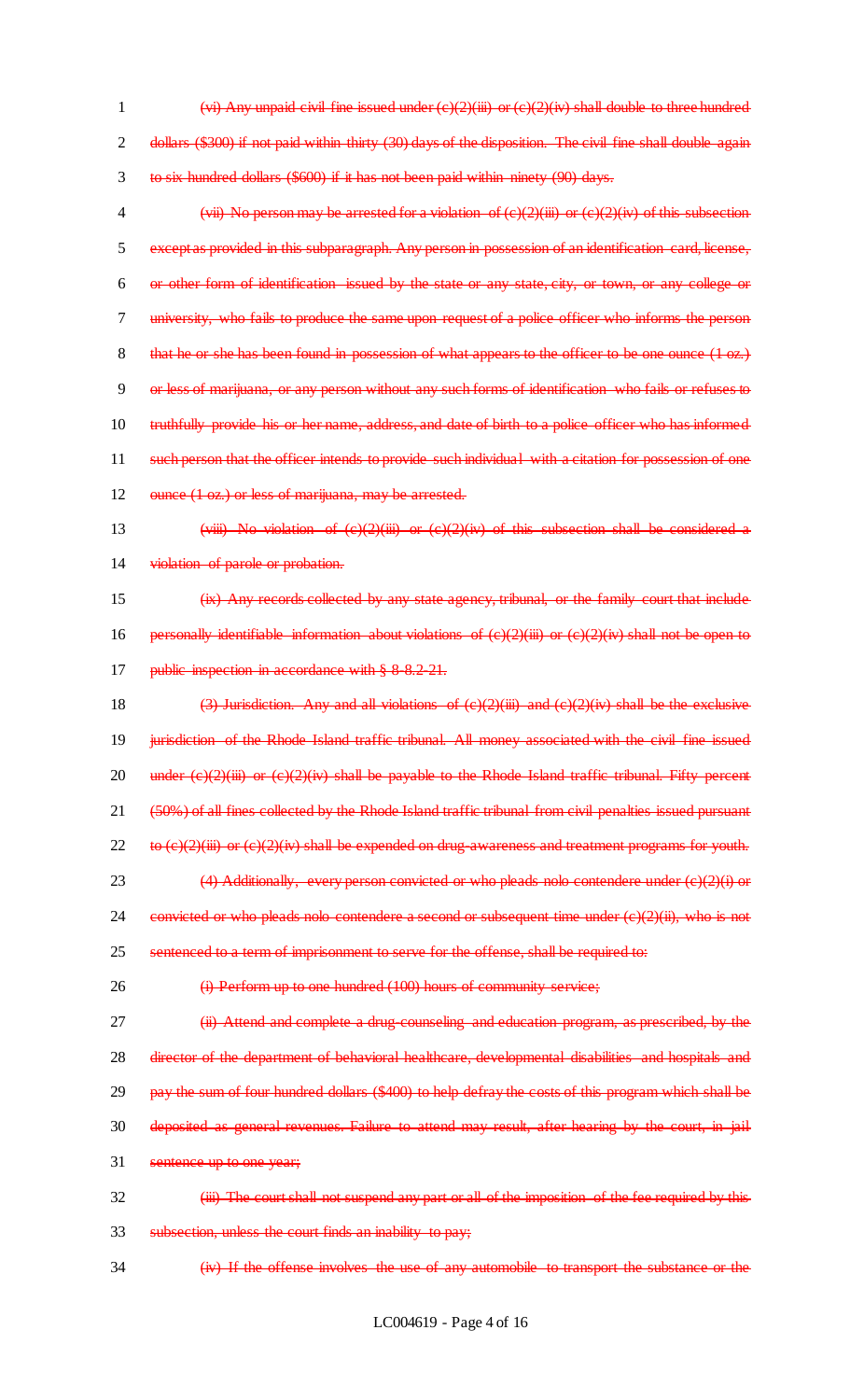1 substance is found within an automobile, then a person convicted or who pleads nolo contendere 2 under  $(e)(2)(i)$  and  $(e)(2)(ii)$  shall be subject to a loss of license for a period of six  $(6)$  months for a 3 first offense and one year for each offense after.

4 (5) All fees assessed and collected pursuant to (c)(3)(ii) shall be deposited as general 5 revenues and shall be collected from the person convicted or who pleads nolo contendere before 6 any other fines authorized by this chapter.

7 (d) It shall be unlawful for any person to manufacture, distribute, or possess with intent to 8 manufacture or distribute, an imitation controlled substance. Any person who violates this 9 subsection is guilty of a crime and, upon conviction, shall be subject to the same term of 10 imprisonment and/or fine as provided by this chapter for the manufacture or distribution of the 11 controlled substance that the particular imitation controlled substance forming the basis of the 12 prosecution was designed to resemble and/or represented to be; but in no case shall the 13 imprisonment be for more than five (5) years nor the fine for more than twenty thousand dollars 14 (\$20,000).

15 (e) It shall be unlawful for a practitioner to prescribe, order, distribute, supply, or sell an 16 anabolic steroid or human growth hormone for: (1) Enhancing performance in an exercise, sport, 17 or game, or (2) Hormonal manipulation intended to increase muscle mass, strength, or weight 18 without a medical necessity. Any person who violates this subsection is guilty of a misdemeanor 19 and, upon conviction, may be imprisoned for not more than six (6) months or a fine of not more 20 than one thousand dollars (\$1,000), or both.

 (f) It is unlawful for any person to knowingly or intentionally possess, manufacture, distribute, or possess with intent to manufacture or distribute, any extract, compound, salt derivative, or mixture of salvia divinorum or datura stramonium or its extracts unless the person is exempt pursuant to the provisions of § 21-28-3.30. Notwithstanding any laws to the contrary, any person who violates this section is guilty of a misdemeanor and, upon conviction, may be imprisoned for not more than one year, or fined not more than one thousand dollars (\$1,000), or both. The provisions of this section shall not apply to licensed physicians, pharmacists, and 28 accredited hospitals and teaching facilities engaged in the research or study of salvia divinorum or 29 datura stramonium and shall not apply to any person participating in clinical trials involving the use of salvia divinorum or datura stramonium.

# 31 **21-28-4.01. Prohibited acts A -- Penalties. [As amended by P.L. 2021, ch. 286, § 2 and**

## 32 **P.L. 2021, ch. 287, § 2.]**

 $(a)(1)$  Except as authorized by this chapter, it shall be unlawful for any person to 34 manufacture, deliver, or possess with intent to manufacture or deliver a controlled substance.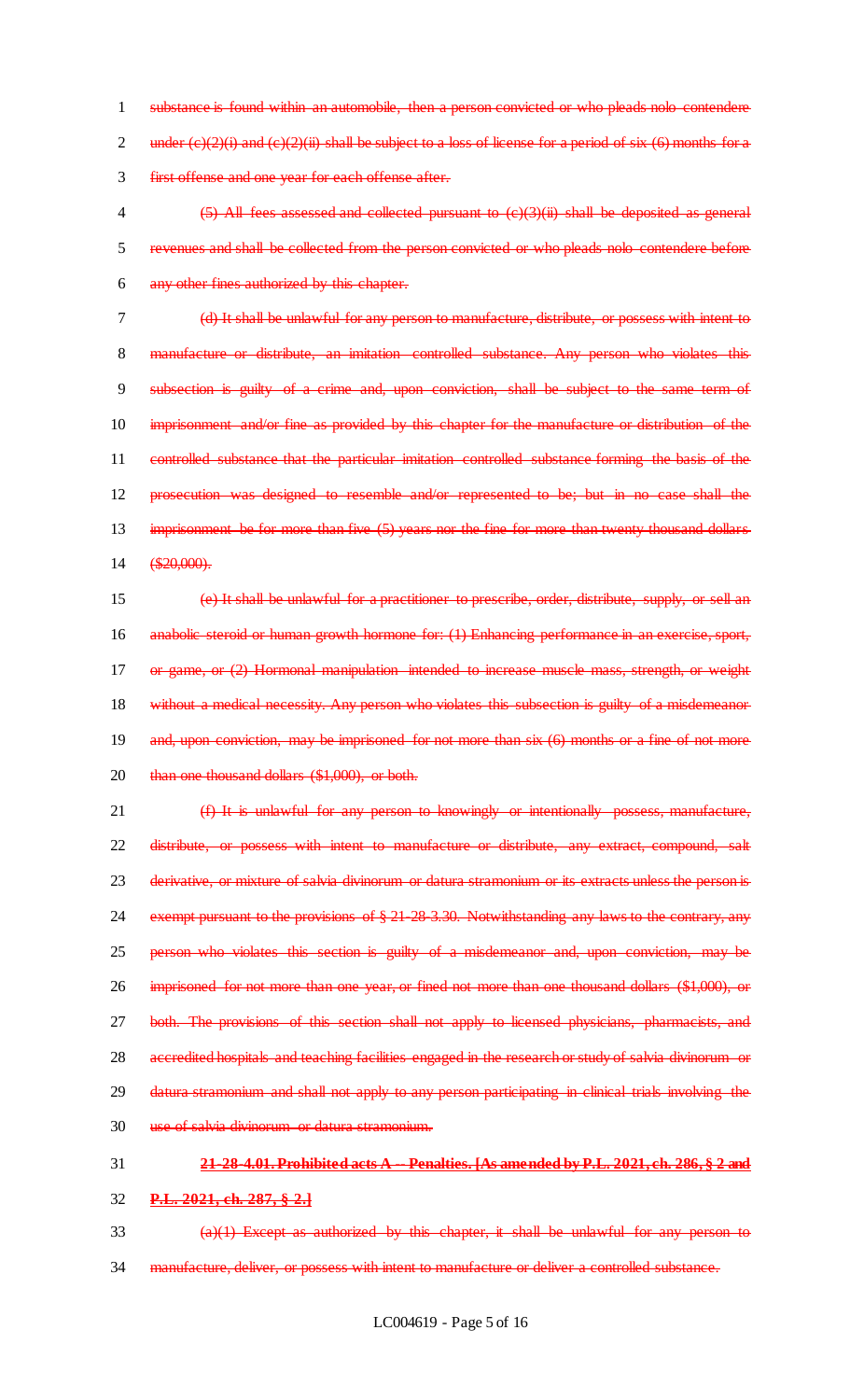$(2)$  Any person who is not a drug-addicted person, as defined in  $\S 21-28-1.02$ , who violates 2 this subsection with respect to a controlled substance classified in schedule I or II, except the substance classified as marijuana, is guilty of a crime and, upon conviction, may be imprisoned to a term up to life or fined not more than five hundred thousand dollars (\$500,000) nor less than ten thousand dollars (\$10,000), or both.

 (3) Where the deliverance as prohibited in this subsection shall be the proximate cause of death to the person to whom the controlled substance is delivered, it shall not be a defense that the 8 person delivering the substance was, at the time of delivery, a drug-addicted person as defined in § 21-28-1.02.

- 10  $(4)$  Any person, except as provided for in subsection (a)(2), who violates this subsection 11 with respect to:
- 12 **(i) A controlled substance, classified in schedule I or II, is guilty of a crime and, upon** 13 conviction, may be imprisoned for not more than thirty (30) years, or fined not more than one 14 hundred thousand dollars (\$100,000) nor less than three thousand dollars (\$3,000), or both;
- 15 (ii) A controlled substance, classified in schedule III or IV, is guilty of a crime and, upon 16 conviction, may be imprisoned for not more than twenty (20) years, or fined not more than forty 17 thousand dollars (\$40,000), or both; provided, with respect to a controlled substance classified in 18 schedule III(d), upon conviction may be imprisoned for not more than five (5) years, or fined not
- 19 more than twenty thousand dollars (\$20,000), or both.
- 20 (iii) A controlled substance, classified in schedule V, is guilty of a crime and, upon 21 conviction, may be imprisoned for not more than one year, or fined not more than ten thousand 22 dollars (\$10,000), or both.
- $23 \left( b \right)$  (b)(1) Except as authorized by this chapter, it is unlawful for any person to create, deliver,
- 24 or possess with intent to deliver, a counterfeit substance.
- 25 (2) Any person who violates this subsection with respect to:
- 26 (i) A counterfeit substance, classified in schedule I or II, is guilty of a crime and, upon
- 27 conviction, may be imprisoned for not more than thirty (30) years, or fined not more than one
- 28 hundred thousand dollars (\$100,000), or both;
- 29 (ii) A counterfeit substance, classified in schedule III or IV, is guilty of a crime and, upon
- 30 conviction, may be imprisoned for not more than twenty (20) years, or fined not more than forty
- 31 thousand dollars (\$40,000), or both; provided, with respect to a controlled substance classified in
- 32 schedule III(d), upon conviction may be imprisoned for not more than five (5) years, or fined not
- 33 more than twenty thousand dollars (\$20,000), or both.
- 34 (iii) A counterfeit substance, classified in schedule V, is guilty of a crime and, upon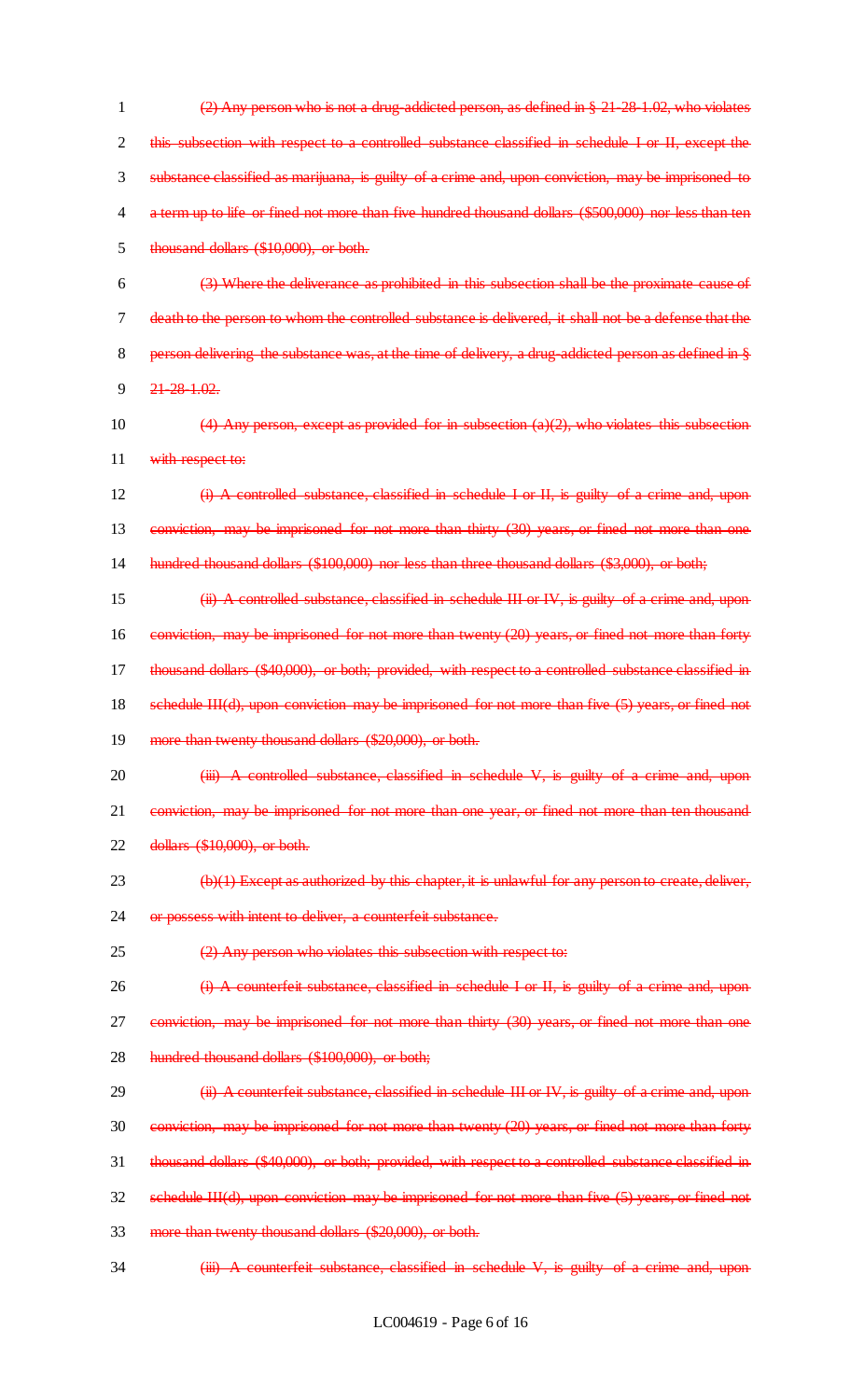1 conviction, may be imprisoned for not more than one year, or fined not more than ten thousand 2 dollars (\$10,000), or both.

- $\{\epsilon\}(t)$  It shall be unlawful for any person knowingly or intentionally to possess a controlled 4 substance, unless the substance was obtained directly from, or pursuant to, a valid prescription or 5 order of a practitioner while acting in the course of his or her professional practice, or except as 6 otherwise authorized by this chapter.
- 7 (2) Any person who violates this subsection with respect to:

8 (i) Except as otherwise provided in  $\S$  21-28-4.01.1 and 21-28-4.01.2, ten grams (10 g.) or 9 less of a mixture or substance containing a detectable amount of a controlled substance classified 10 in schedules I, II, III, IV, and V, except the substance classified as marijuana, is guilty of a 11 misdemeanor and, upon conviction, may be imprisoned for not more than two (2) years, or fined 12 not more than five hundred dollars (\$500) or both.

- 13 (ii) Except as otherwise provided in §§ 21-28-4.01.1 and 21-28-4.01.2, more than ten grams 14 ( $10 \text{ g}$ .), but less than one ounce (1 oz.) of a mixture or substance containing a detectable amount of 15 a controlled substance classified in schedules I, II and III, IV, and V, except the substance classified 16 as marijuana, is guilty of a felony and, upon conviction, may be imprisoned for not more than three 17 (3) years, or fined not more than five thousand dollars (\$5,000), or both.
- 18 **(iii) More than one ounce (1 oz.) of a controlled substance classified in schedule I as** 19 marijuana is guilty of a misdemeanor, except for those persons subject to  $(a)(1)$ , and, upon 20 conviction, may be imprisoned for not more than one year, or fined not more than five hundred 21 dollars (\$500), or both.

22 (iv) Notwithstanding any public, special, or general law to the contrary, the possession of 23 one ounce (1 oz.) or less of marijuana by a person who is eighteen (18) years of age or older, and 24 who is not exempted from penalties pursuant to chapter 28.6 of this title, shall constitute a civil 25 offense, rendering the offender liable to a civil penalty in the amount of one hundred fifty dollars 26 (\$150) and forfeiture of the marijuana, but not to any other form of criminal or civil punishment or 27 disqualification. Notwithstanding any public, special, or general law to the contrary, this civil 28 penalty of one hundred fifty dollars (\$150) and forfeiture of the marijuana shall apply if the offense 29 is the first (1st) or second (2nd) violation within the previous eighteen (18) months.

30 (v) Notwithstanding any public, special, or general law to the contrary, possession of one 31 ounce (1 oz.) or less of marijuana by a person who is seventeen (17) years of age or older and under 32 the age of eighteen (18) years, and who is not exempted from penalties pursuant to chapter 28.6 of 33 this title, shall constitute a civil offense, rendering the offender liable to a civil penalty in the amount 34 of one hundred fifty dollars (\$150) and forfeiture of the marijuana; provided the minor offender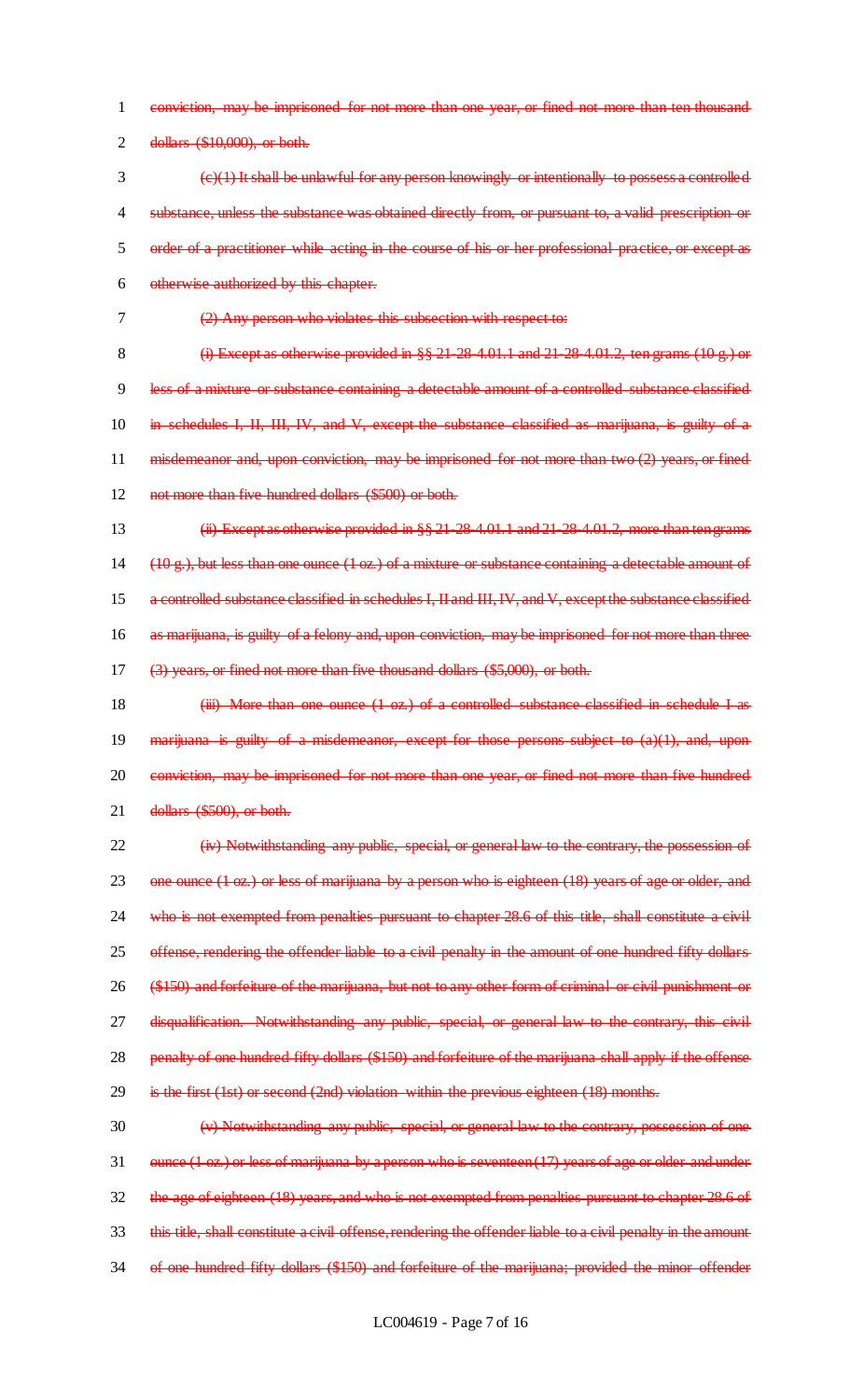1 completes an approved, drug-awareness program and community service as determined by the 2 court. If the person seventeen (17) years of age or older and under the age of eighteen (18) years 3 fails to complete an approved, drug-awareness program and community service within one year of 4 the disposition, the penalty shall be a three hundred dollar (\$300) civil fine and forfeiture of the 5 marijuana, except that if no drug-awareness program or community service is available, the penalty 6 shall be a fine of one hundred fifty dollars (\$150) and forfeiture of the marijuana. The parents or 7 legal guardian of any offender seventeen (17) years of age or older and under the age of eighteen 8 (18) shall be notified of the offense and the availability of a drug-awareness and community-service 9 program. The drug awareness program must be approved by the court, but shall, at a minimum, 10 provide four (4) hours of instruction or group discussion and ten (10) hours of community service. 11 Notwithstanding any other public, special, or general law to the contrary, this civil penalty shall 12 apply if the offense is the first or second violation within the previous eighteen (18) months.

- 13 (vi) Notwithstanding any public, special, or general law to the contrary, a person not 14 exempted from penalties pursuant to chapter 28.6 of this title found in possession of one ounce (1 15 oz.) or less of marijuana is guilty of a misdemeanor and, upon conviction, may be imprisoned for 16 not more than thirty (30) days, or fined not less than two hundred dollars (\$200) nor more than five 17 hundred dollars (\$500), or both, if that person has been previously adjudicated on a violation for 18 possession of less than one ounce  $(1 \text{ oz.})$  of marijuana under  $(c)(2)(iv)$  or  $(c)(2)(v)$  two  $(2)$  times in 19 the eighteen (18) months prior to the third (3rd) offense.
- 20 (vii) Any unpaid civil fine issued under  $(e)(2)(iv)$  or  $(e)(2)(v)$  shall double to three hundred 21 dollars (\$300) if not paid within thirty (30) days of the disposition. The civil fine shall double again 22 to six hundred dollars (\$600) if it has not been paid within ninety (90) days.

23  $\overrightarrow{(viii)}$  No person may be arrested for a violation of  $\overrightarrow{(e)}(2)(\overrightarrow{w})$  or  $\overrightarrow{(e)}(2)(\overrightarrow{v})$  of this subsection 24 except as provided in this subparagraph. Any person in possession of an identification card, license, 25 or other form of identification issued by the state or any state, city, or town, or any college or 26 university, who fails to produce the same upon request of a police officer who informs the person 27 that he or she has been found in possession of what appears to the officer to be one ounce (1 oz.) 28 or less of marijuana, or any person without any such forms of identification who fails or refuses to 29 truthfully provide his or her name, address, and date of birth to a police officer who has informed 30 such person that the officer intends to provide such individual with a citation for possession of one 31 ounce (1 oz.) or less of marijuana, may be arrested.

32  $\overrightarrow{(ix)}$  No violation of  $\overrightarrow{(e)}$  $\overrightarrow{(4)}$  or  $\overrightarrow{(e)}$  $\overrightarrow{(2)}$  $\overrightarrow{(v)}$  of this subsection shall be considered a violation 33 of parole or probation.

34 (x) Any records collected by any state agency, tribunal, or the family court that include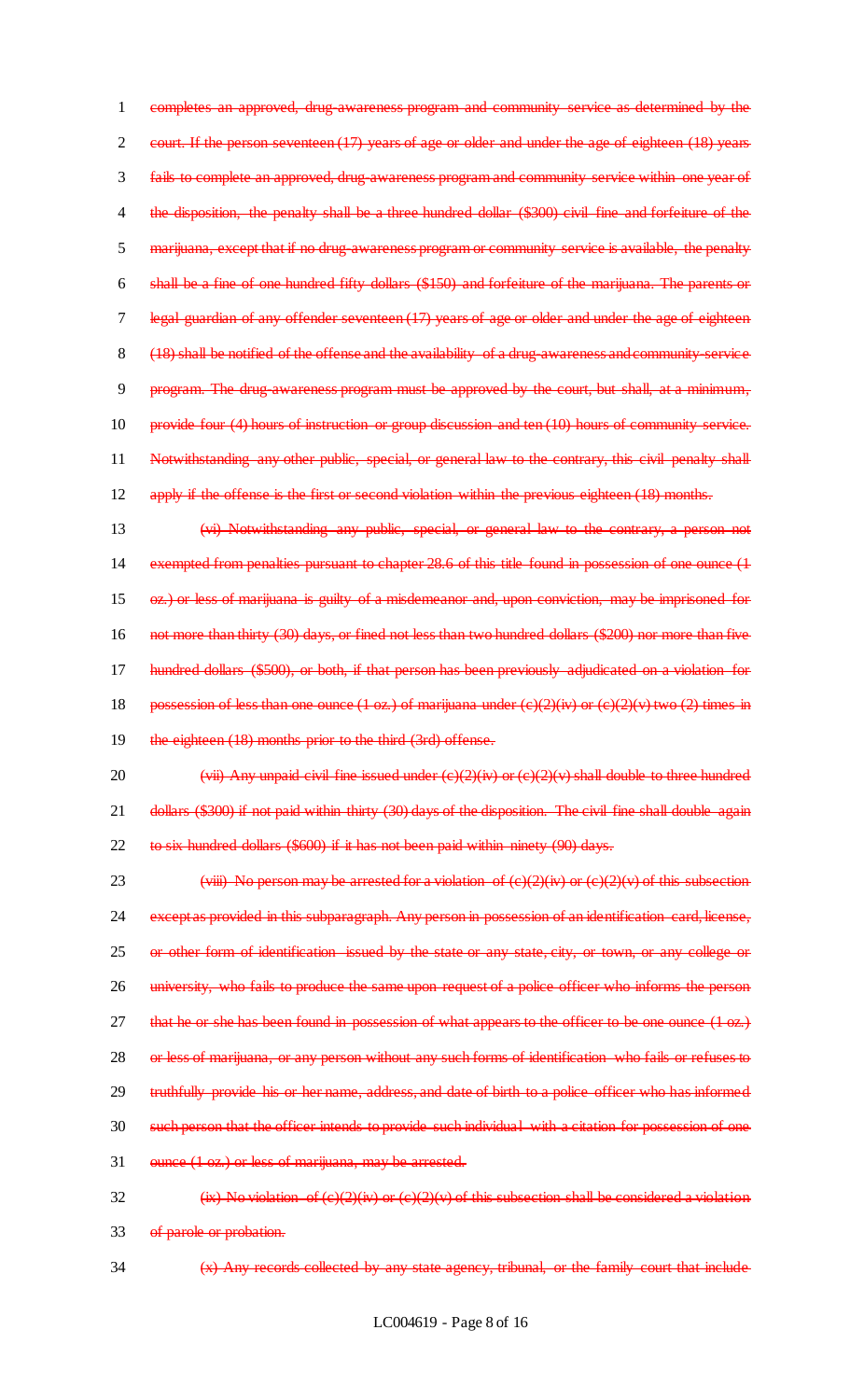1 personally identifiable information about violations of  $(e)(2)(iv)$  or  $(e)(2)(v)$  shall not be open to 2 public inspection in accordance with § 8-8.2-21. 3 (3) Jurisdiction. 4 (i) Any and all adjudications of violations of (c)(2)(i) shall be within the original 5 jurisdiction of the Rhode Island superior court. The department of attorney general shall prosecute 6 any and all violations of  $(e)(2)(i)$ . 7 (ii) Any and all violations of  $(e)(2)(iv)$  and  $(e)(2)(v)$  shall be the exclusive jurisdiction of 8 the Rhode Island traffic tribunal. All money associated with the civil fine issued under  $(c)(2)(iv)$  or 9 (e)(2)(v) shall be payable to the Rhode Island traffic tribunal. Fifty percent (50%) of all fines 10 collected by the Rhode Island traffic tribunal from civil penalties issued pursuant to  $(e)(2)(iv)$  or  $11$  (e)(2)(v) shall be expended on drug-awareness and treatment programs for youth. 12 (4) Additionally, every person convicted or who pleads nolo contendere under  $(e)(2)(i)$  or 13 (e)(2)(ii) or convicted or who pleads nolo contendere a second or subsequent time under (e)(2)(iii), 14 who is not sentenced to a term of imprisonment to serve for the offense, shall be required to: 15 (i) Perform up to one hundred (100) hours of community service; 16 (ii) Attend and complete a drug-counseling and education program, as prescribed, by the 17 director of the department of behavioral healthcare, developmental disabilities and hospitals and 18 pay the sum of four hundred dollars (\$400) to help defray the costs of this program which shall be 19 deposited as general revenues. Failure to attend may result, after hearing by the court, in jail 20 sentence up to one year; 21 (iii) The court shall not suspend any part or all of the imposition of the fee required by this 22 subsection, unless the court finds an inability to pay; 23 (iv) If the offense involves the use of any automobile to transport the substance or the 24 substance is found within an automobile, then a person convicted or who pleads nolo contendere 25 under  $(e)(2)(i)$ ,  $(e)(2)(ii)$  or  $(e)(2)(iii)$  shall be subject to a loss of license for a period of six  $(6)$ 26 months for a first offense and one year for each offense after. 27  $(5)$  All fees assessed and collected pursuant to  $(e)(2)(iii)$  shall be deposited as general 28 revenues and shall be collected from the person convicted or who pleads nolo contendere before 29 any other fines authorized by this chapter. 30 (d) It shall be unlawful for any person to manufacture, distribute, or possess with intent to 31 manufacture or distribute, an imitation controlled substance. Any person who violates this 32 subsection is guilty of a crime and, upon conviction, shall be subject to the same term of 33 imprisonment and/or fine as provided by this chapter for the manufacture or distribution of the 34 controlled substance that the particular imitation controlled substance forming the basis of the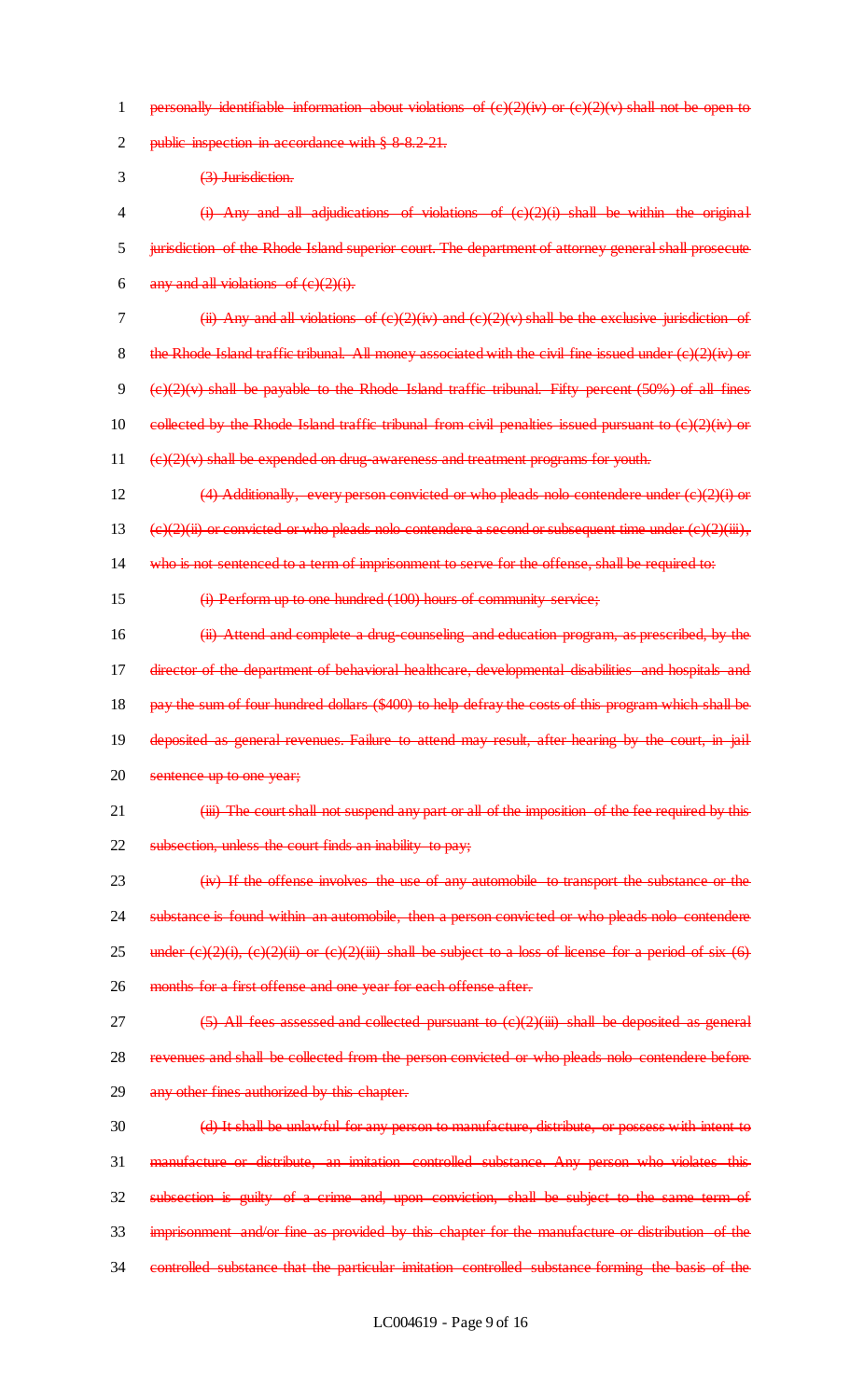prosecution was designed to resemble and/or represented to be; but in no case shall the 2 imprisonment be for more than five (5) years nor the fine for more than twenty thousand dollars  $3 \quad \textcircled{4}20,000$ 

 (e) It shall be unlawful for a practitioner to prescribe, order, distribute, supply, or sell an anabolic steroid or human growth hormone for: (1) Enhancing performance in an exercise, sport, or game, or (2) Hormonal manipulation intended to increase muscle mass, strength, or weight without a medical necessity. Any person who violates this subsection is guilty of a misdemeanor 8 and, upon conviction, may be imprisoned for not more than six (6) months or a fine of not more than one thousand dollars (\$1,000), or both.

 (f) It is unlawful for any person to knowingly or intentionally possess, manufacture, distribute, or possess with intent to manufacture or distribute, any extract, compound, salt derivative, or mixture of salvia divinorum or datura stramonium or its extracts unless the person is 13 exempt pursuant to the provisions of § 21-28-3.30. Notwithstanding any laws to the contrary, any person who violates this section is guilty of a misdemeanor and, upon conviction, may be imprisoned for not more than one year, or fined not more than one thousand dollars (\$1,000), or both. The provisions of this section shall not apply to licensed physicians, pharmacists, and 17 accredited hospitals and teaching facilities engaged in the research or study of salvia divinorum 18 datura stramonium and shall not apply to any person participating in clinical trials involving the 19 use of salvia divinorum or datura stramonium. SECTION 2. Chapter 21-28 of the General Laws entitled "Uniform Controlled Substances Act" is hereby amended by adding thereto the following section: **21-28-7.01. Prohibited acts -- Penalties.**   $(a)(1)$  Except as authorized by this chapter, it shall be unlawful for any person to 24 manufacture, deliver, or possess with intent to manufacture or deliver a controlled substance. (2) Any person who is not a drug-addicted person, as defined in § 21-28-1.02, who violates

this subsection with respect to a controlled substance classified in schedule I or II, except the

substance classified as marijuana, is guilty of a crime and, upon conviction, may be imprisoned to

a term up to life or fined not more than five hundred thousand dollars (\$500,000) nor less than ten

- thousand dollars (\$10,000), or both.
- (3) Where the delivery as prohibited in this subsection shall be the proximate cause of death
- to the person to whom the controlled substance is delivered, it shall not be a defense that the person
- delivering the substance was, at the time of delivery, a drug-addicted person as defined in § 21-28-
- 1.02.
- (4) Any person, except as provided for in subsection (a)(2) of this section, who violates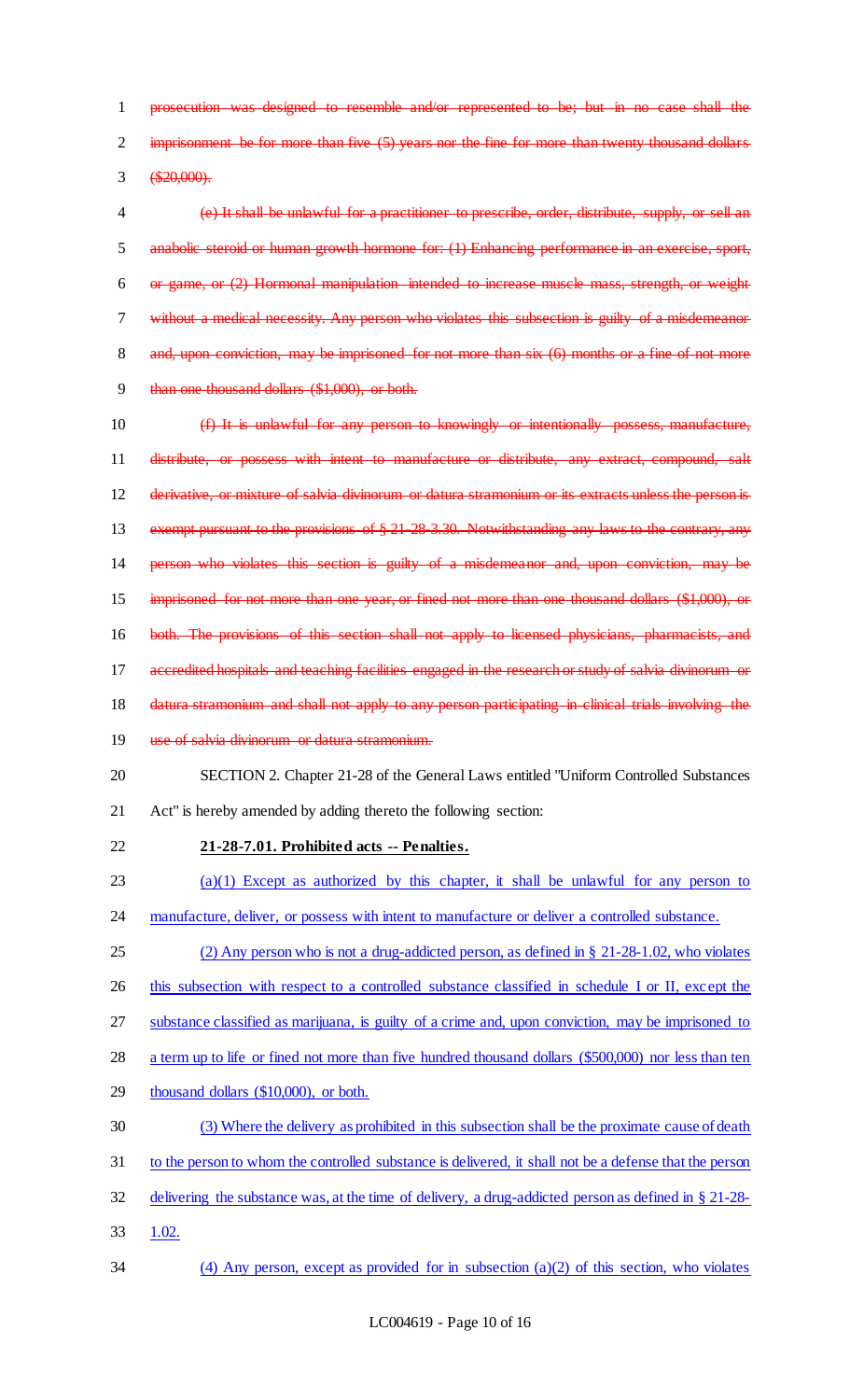1 this subsection with respect to:

| $\overline{c}$ | (i) A controlled substance, classified in schedule I or II, is guilty of a crime and, upon            |
|----------------|-------------------------------------------------------------------------------------------------------|
| 3              | conviction, may be imprisoned for not more than thirty (30) years, or fined not more than one         |
| 4              | hundred thousand dollars (\$100,000) nor less than three thousand dollars (\$3,000), or both;         |
| 5              | (ii) A controlled substance, classified in schedule III or IV, is guilty of a crime and, upon         |
| 6              | conviction, may be imprisoned for not more than twenty (20) years, or fined not more than forty       |
| 7              | thousand dollars (\$40,000), or both; provided, with respect to a controlled substance classified in  |
| 8              | schedule III, upon conviction may be imprisoned for not more than five (5) years, or fined not more   |
| 9              | than twenty thousand dollars (\$20,000), or both.                                                     |
| 10             | (iii) A controlled substance, classified in schedule V, is guilty of a crime and, upon                |
| 11             | conviction, may be imprisoned for not more than one year, or fined not more than ten thousand         |
| 12             | dollars $(\$10,000)$ , or both.                                                                       |
| 13             | (b)(1) Except as authorized by this chapter, it is unlawful for any person to create, deliver,        |
| 14             | or possess with intent to deliver, a counterfeit substance.                                           |
| 15             | (2) Any person who violates this subsection with respect to:                                          |
| 16             | (i) A counterfeit substance, classified in schedule I or II, is guilty of a crime and, upon           |
| 17             | conviction, may be imprisoned for not more than thirty (30) years, or fined not more than one         |
| 18             | hundred thousand dollars (\$100,000), or both;                                                        |
| 19             | (ii) A counterfeit substance, classified in schedule III or IV, is guilty of a crime and, upon        |
| 20             | conviction, may be imprisoned for not more than twenty (20) years, or fined not more than forty       |
| 21             | thousand dollars (\$40,000), or both; provided, with respect to a controlled substance classified in  |
| 22             | schedule III, upon conviction may be imprisoned for not more than five (5) years, or fined not more   |
| 23             | than twenty thousand dollars (\$20,000), or both.                                                     |
| 24             | (iii) A counterfeit substance, classified in schedule V, is guilty of a crime and, upon               |
| 25             | conviction, may be imprisoned for not more than one year, or fined not more than ten thousand         |
| 26             | dollars $(\$10,000)$ , or both.                                                                       |
| 27             | $(c)(1)$ It shall be unlawful for any person knowingly or intentionally to possess a controlled       |
| 28             | substance, unless the substance was obtained directly from, or pursuant to, a valid prescription or   |
| 29             | order of a practitioner while acting in the course of his or her professional practice, or except as  |
| 30             | otherwise authorized by this chapter.                                                                 |
| 31             | (2) Any person who violates this subsection with respect to:                                          |
| 32             | (i) Except as otherwise provided in §§ 21-28-4.01.1 and 21-28-4.01.2, one ounce (1 oz.) or            |
| 33             | less of a mixture or substance containing a detectable amount of a controlled substance classified    |
| 34             | in schedules I, II, III, IV, and V, except the substance classified as fentanyl, is guilty of a civil |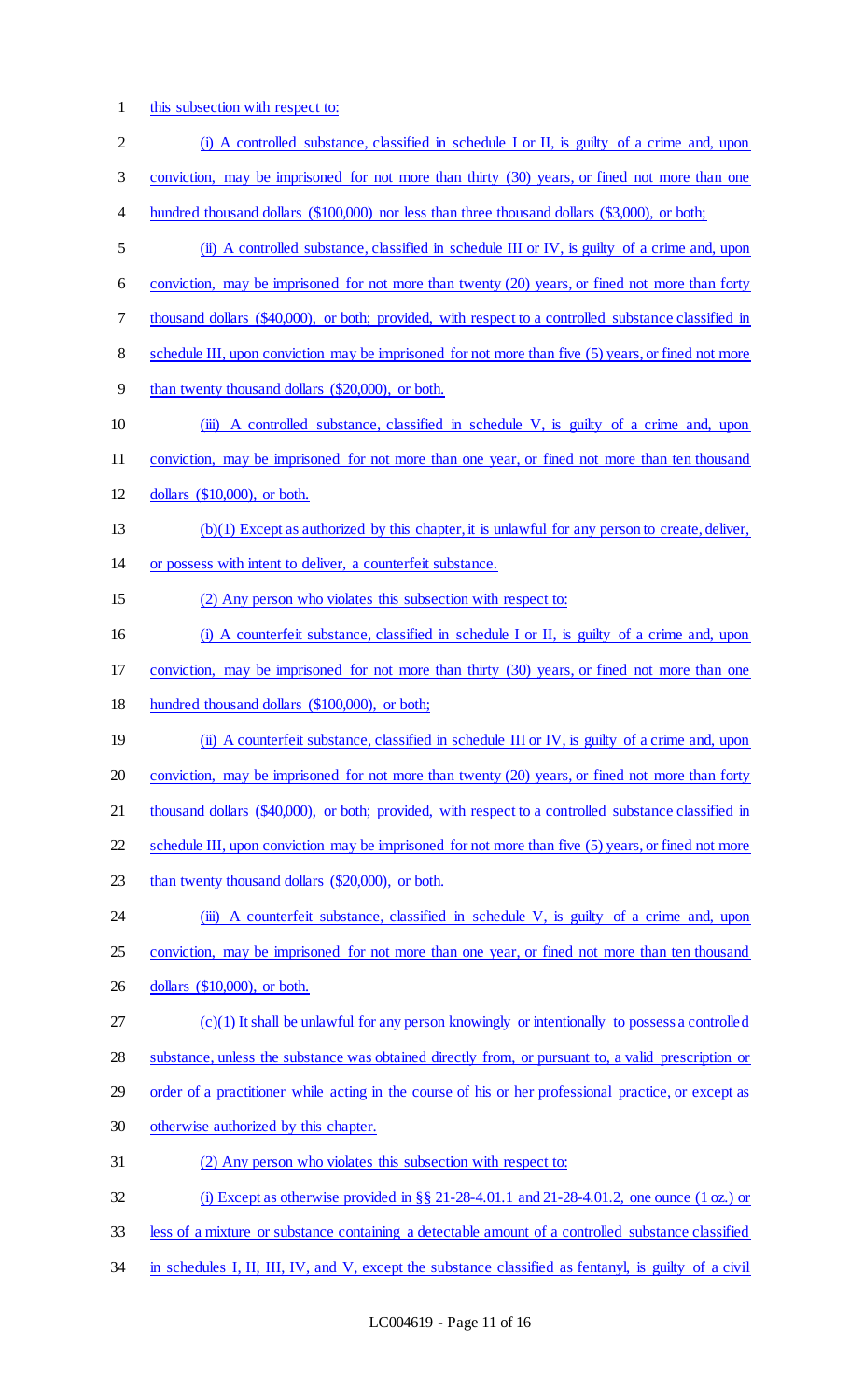violation and shall be fined one hundred dollars (\$100) for a first offense, and up to three hundred (\$300) for each subsequent offenses; (ii) More than one ounce (1 oz.) of a controlled substance classified in schedule I as 4 marijuana is guilty of a misdemeanor, except for those persons subject to subsection (a)(1) of this section, and, upon conviction, may be imprisoned for not more than one year, or fined not more than five hundred dollars (\$500), or both. (iii) Notwithstanding any public, special, or general law to the contrary, the possession of a controlled substance for personal use, shall result in the forfeiture of the controlled substance; provided, however, the possession of a controlled substance for personal use shall not constitute reasonable suspicion or probable cause to conduct a search of a motor vehicle or the premises where 11 the controlled substance is discovered. (iv) Notwithstanding any public, special, or general law to the contrary, possession of one 13 ounce (1 oz.) or less of marijuana by a person who is seventeen (17) years of age or older and under the age of eighteen (18) years, and who is not exempted from penalties pursuant to chapter 28.6 of 15 this title, shall constitute a civil offense, rendering the offender liable to a civil penalty in the amount of one hundred fifty dollars (\$150) and forfeiture of the marijuana; provided the minor offender completes an approved, drug-awareness program and community service as determined by the 18 court. If the person seventeen (17) years of age or older and under the age of eighteen (18) years 19 fails to complete an approved, drug-awareness program and community service within one year of the disposition, the penalty shall be a three hundred dollar (\$300) civil fine and forfeiture of the 21 marijuana, except that if no drug-awareness program or community service is available, the penalty shall be a fine of one hundred fifty dollars (\$150) and forfeiture of the marijuana. The parents or legal guardian of any offender seventeen (17) years of age or older and under the age of eighteen (18) shall be notified of the offense and the availability of a drug-awareness and community-service 25 program. The drug-awareness program must be approved by the court, but shall, at a minimum, provide four (4) hours of instruction or group discussion and ten (10) hours of community service. Notwithstanding any other public, special, or general law to the contrary, this civil penalty shall apply if the offense is the first or second violation within the previous eighteen (18) months. 29 (v) Any unpaid civil fine issued under subsection  $(c)(2)(i)$  or  $(c)(2)(iv)$  of this section shall double if not paid within thirty (30) days of the disposition. The civil fine shall double again if it has not been paid within ninety (90) days. 32 (vi) No person may be arrested for a violation of subsection  $(c)(2)(i)$  or  $(c)(2)(iv)$  of this section except as provided in this subsection. Any person in possession of an identification card, license, or other form of identification issued by the state or any state, city, or town, or any college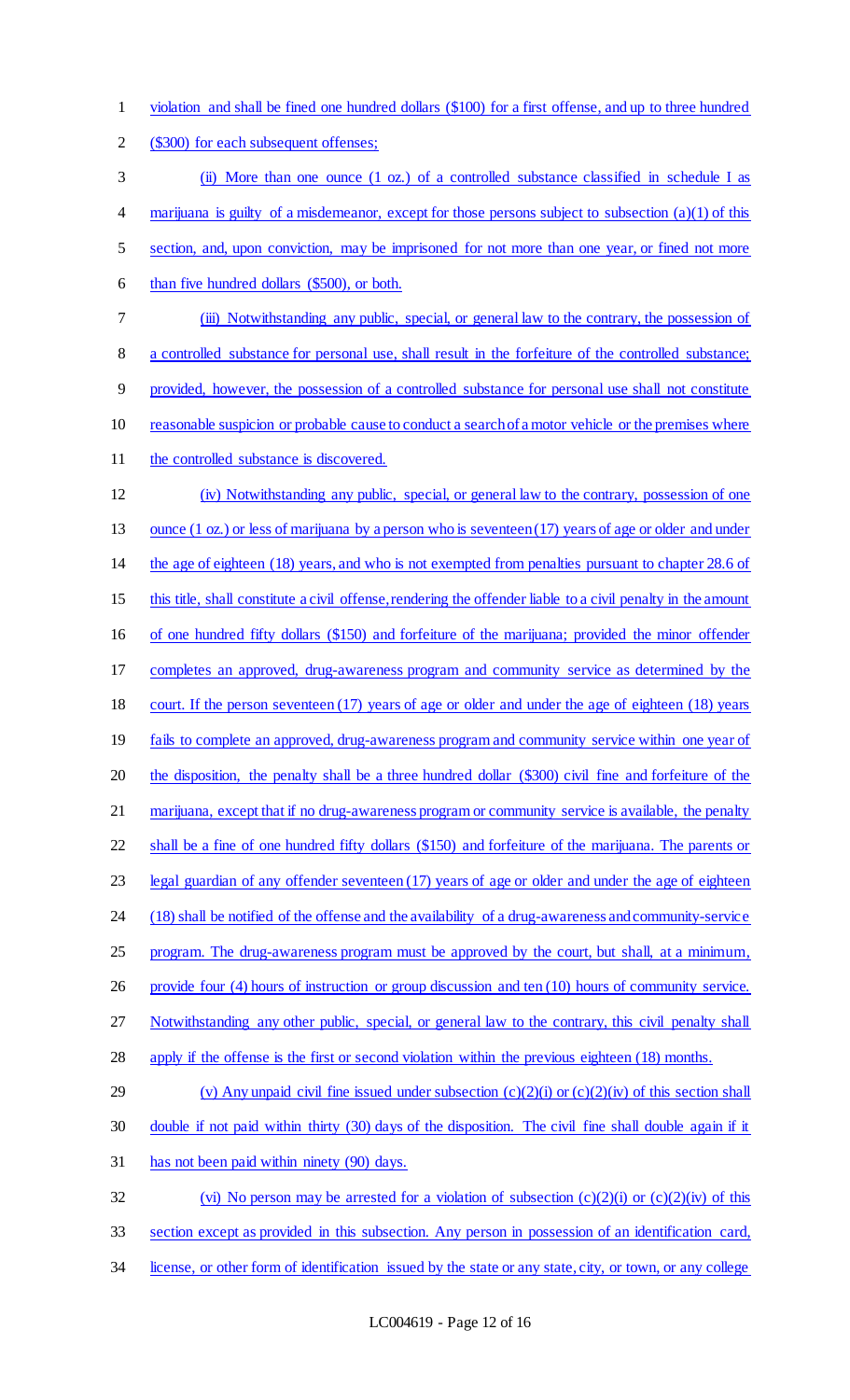or university, who fails to produce the same upon request of a police officer who informs the person 2 that he or she has been found in possession of what appears to the officer to be one ounce (1 oz.) or less of a controlled substance, or any person without any such forms of identification who fails or refuses to truthfully provide his or her name, address, and date of birth to a police officer who has informed such person that the officer intends to provide such individual with a citation for possession of one ounce (1 oz.) or less of a controlled substance, may be arrested. 7 (ix) No violation of subsection  $(c)(2)(i)$  or  $(c)(2)(iv)$  of this section shall be considered a violation of parole or probation. (x) Any records collected by any state agency, tribunal, or the family court that include 10 personally identifiable information about violations of subsection  $(c)(2)(i)$  or  $(c)(2)(iv)$  of this section shall not be open to public inspection in accordance with § 8-8.2-21. (xi) Except as otherwise provided in §§ 21-28-4.01.1 and 21-28-4.01.2, ten grams (10 g.) or less of a mixture or substance containing a detectable amount of a controlled substance classified as fentanyl, is guilty of a misdemeanor and, upon conviction, may be imprisoned for not more than two (2) years, or fined not more than five hundred dollars (\$500) or both. 16 (ii) Except as otherwise provided in  $\S$ § 21-28-4.01.1 and 21-28-4.01.2, more than ten grams 17 (10 g.), but less than one ounce  $(1 \text{ oz.})$  of a mixture or substance containing a detectable amount of a controlled substance classified as fentanyl is guilty of a felony and, upon conviction, may be 19 imprisoned for not more than three (3) years, or fined not more than five thousand dollars (\$5,000), or both. 21 (3) Jurisdiction. 22 (i) Any and all violations of subsection  $(c)(2)(i)$  and  $(c)(2)(iv)$  of this section shall be the exclusive jurisdiction of the Rhode Island traffic tribunal. All money associated with the civil fine 24 issued under subsection  $(c)(2)(i)$  or  $(c)(2)(iv)$  of this section shall be payable to the Rhode Island 25 traffic tribunal. Fifty percent (50%) of all fines collected by the Rhode Island traffic tribunal from 26 civil penalties issued pursuant to subsection  $(c)(2)(i)$  or  $(c)(2)(iv)$  of this section shall be expended on drug-awareness and treatment programs for youth. (4) Additionally, every person convicted or who pleads nolo contendere under subsection  $(c)(2)(i)$  of this section shall be required to: (i) Perform up to one hundred (100) hours of community service; (ii) Attend and complete a drug-counseling and education program, as prescribed, by the director of the department of behavioral healthcare, developmental disabilities and hospitals and pay the sum of four hundred dollars (\$400) to help defray the costs of this program which shall be deposited as general revenues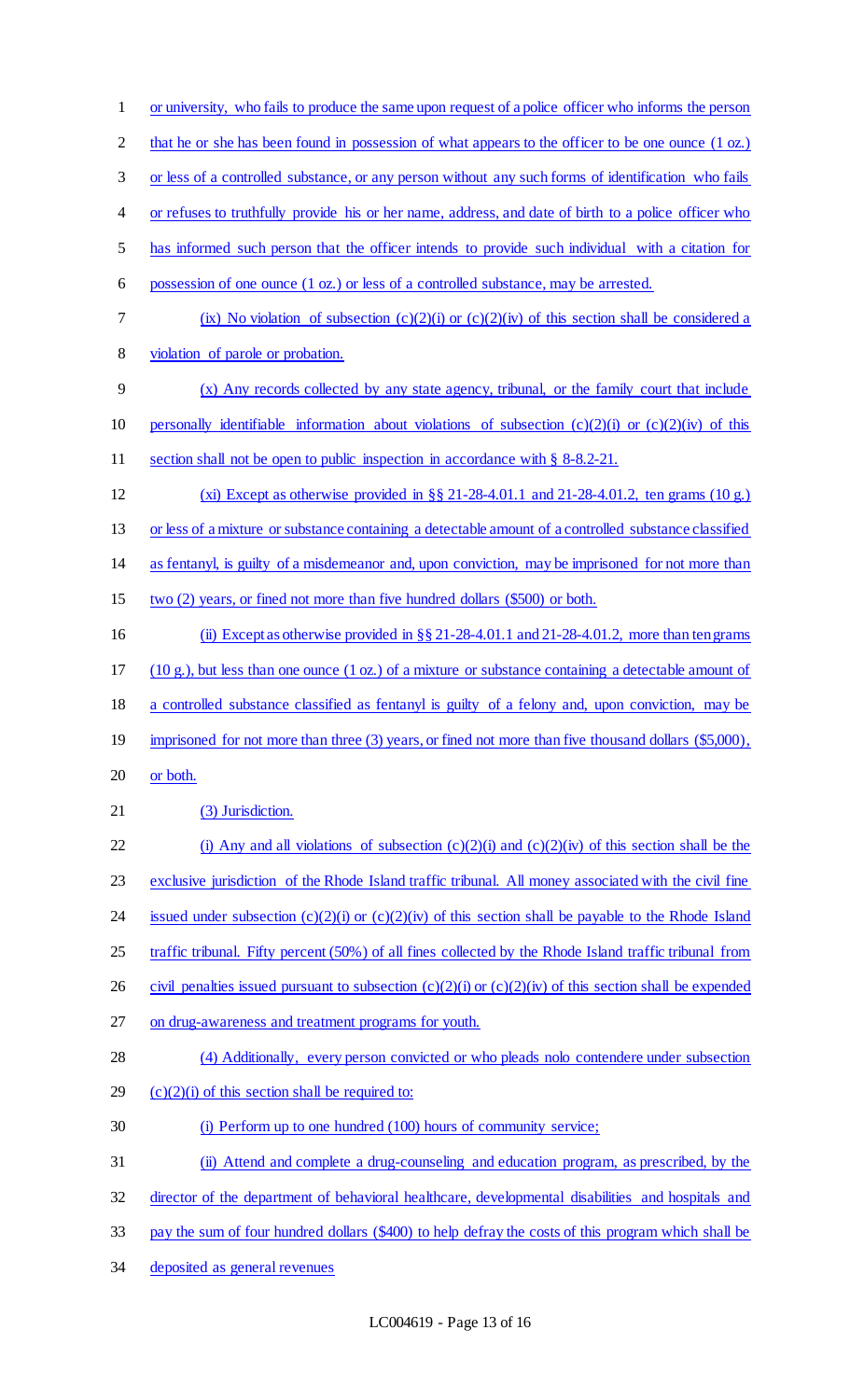- (iii) The court shall not suspend any part or all of the imposition of the fee required by this
- subsection, unless the court finds an inability to pay;
- 3 (5) All fees assessed and collected pursuant to subsection  $(c)(2)(ii)$  of this secton shall be
- deposited as general revenues and shall be collected from the person convicted or who pleads nolo
- contendere before any other fines authorized by this chapter.
- (d) It shall be unlawful for any person to manufacture, distribute, or possess with intent to manufacture or distribute, an imitation controlled substance. Any person who violates this subsection is guilty of a crime and, upon conviction, shall be subject to the same term of imprisonment and/or fine as provided by this chapter for the manufacture or distribution of the controlled substance that the particular imitation controlled substance forming the basis of the prosecution was designed to resemble and/or represented to be; but in no case shall the imprisonment be for more than five (5) years nor the fine for more than twenty thousand dollars (\$20,000). (e) It shall be unlawful for a practitioner to prescribe, order, distribute, supply, or sell an anabolic steroid or human growth hormone for: 16 (1) Enhancing performance in an exercise, sport, or game; or (2) Hormonal manipulation intended to increase muscle mass, strength, or weight without
- a medical necessity. Any person who violates this subsection is guilty of a misdemeanor and, upon
- 19 conviction, may be imprisoned for not more than six (6) months or a fine of not more than one
- 20 thousand dollars (\$1,000), or both.
- 21 (f) It is unlawful for any person to knowingly or intentionally possess, manufacture, distribute, or possess with intent to manufacture or distribute, any extract, compound, salt derivative, or mixture of salvia divinorum or datura stramonium or its extracts unless the person is exempt pursuant to the provisions of § 21-28-3.30. Notwithstanding any laws to the contrary, any person who violates this section is guilty of a misdemeanor and, upon conviction, may be 26 imprisoned for not more than one year, or fined not more than one thousand dollars (\$1,000), or both. The provisions of this section shall not apply to licensed physicians, pharmacists, and accredited hospitals and teaching facilities engaged in the research or study of salvia divinorum or 29 datura stramonium and shall not apply to any person participating in clinical trials involving the
- use of salvia divinorum or datura stramonium.
- (g) Nothing contained in this section shall be construed as providing criminal penalties for
- any person in possession of one ounce (1 oz.) or less of any controlled substances classified in
- schedules I, II, III, IV, and V except for the drug fentanyl.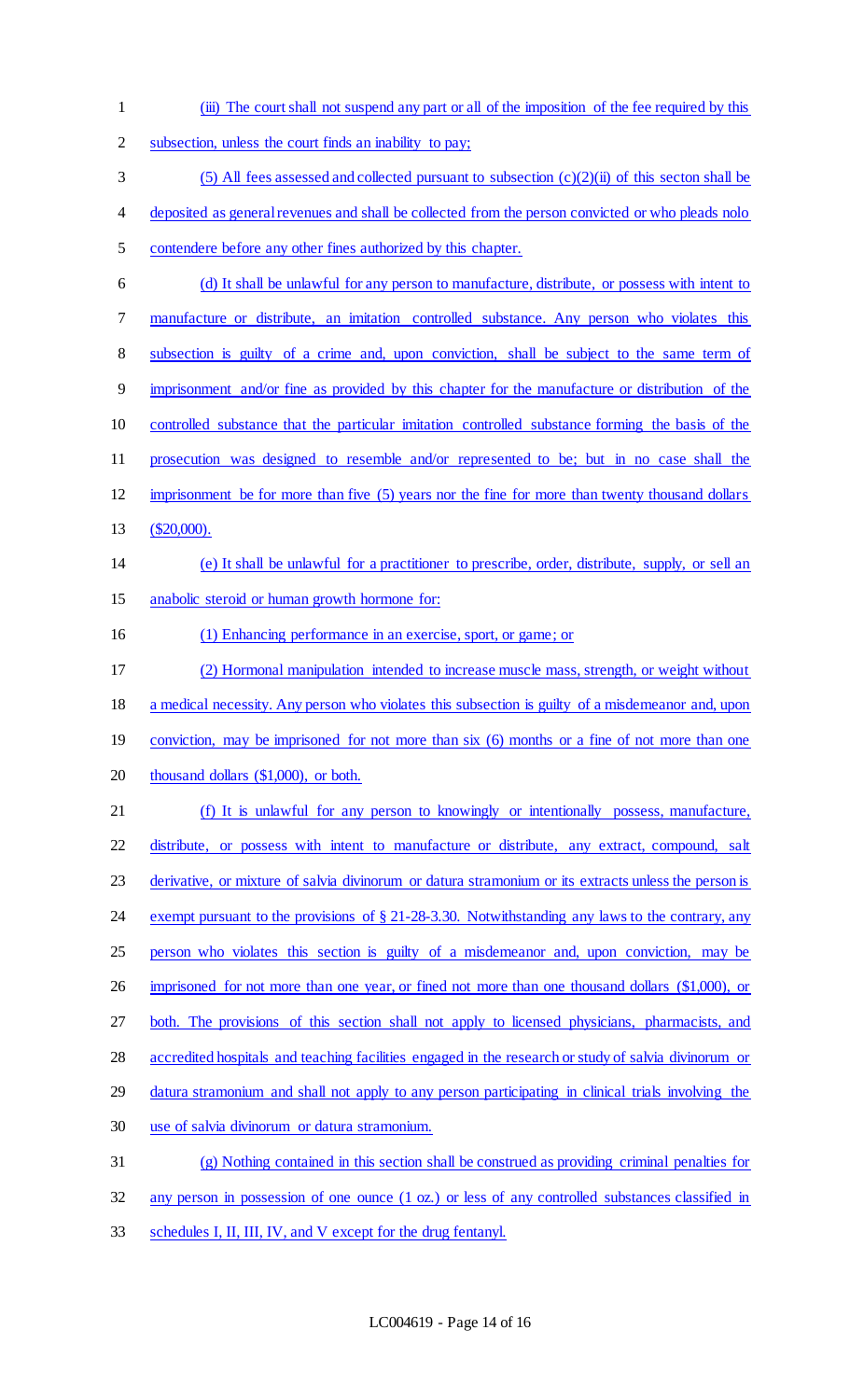#### ======== LC004619 ========